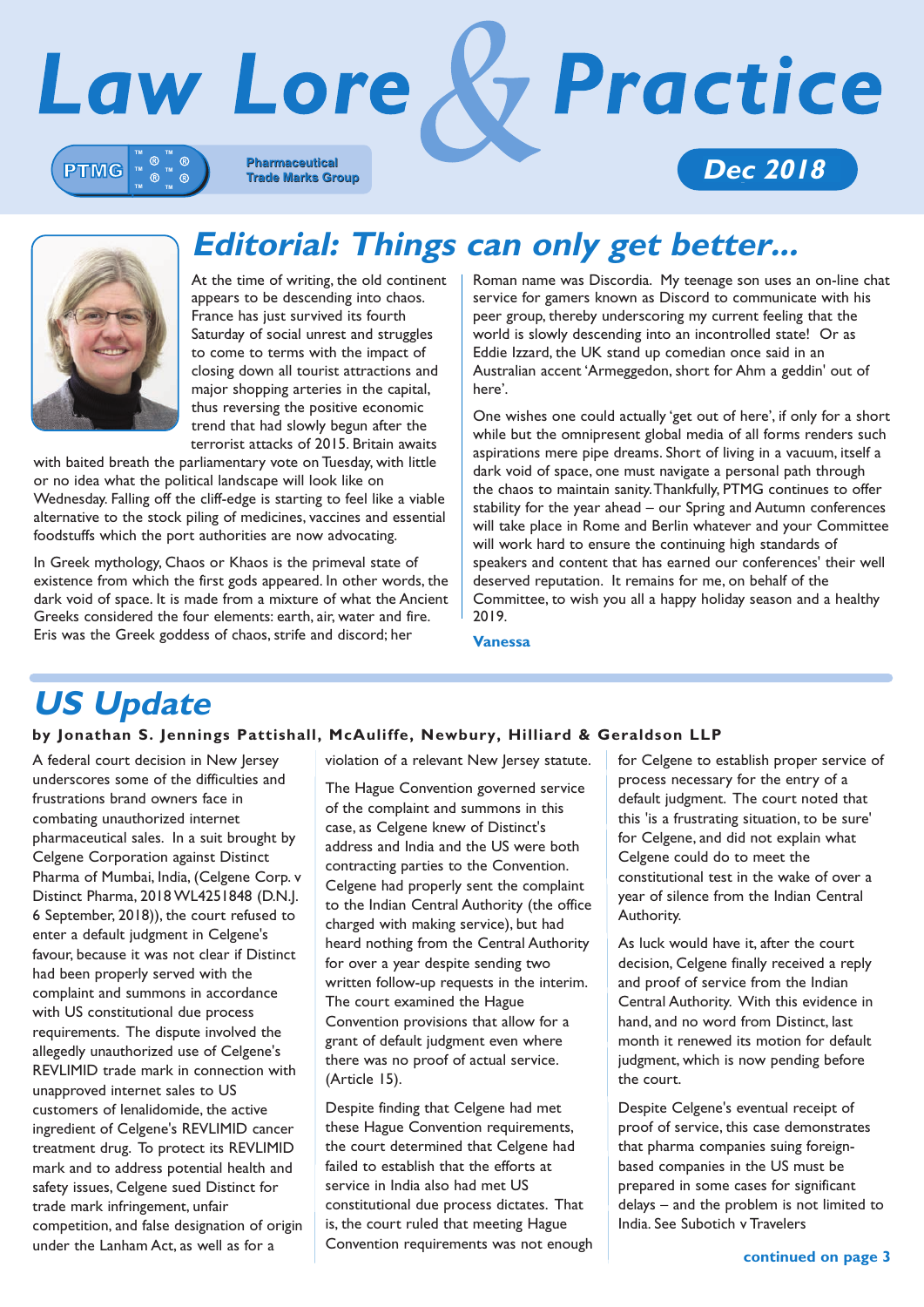### **Words from the Chair**



To Brexit or not to Brexit, that is the question: Currently, the EU and the British Government desperately try to reach a contractual deal on the conditions of the Brexit. It seems that Brexiteers have by far underestimated the complexity of this exercise. Last week we heard that there is a deal, but now it seems rather unlikely that the current British Government will get the necessary support for the deal in the House of Commons. The risks of a hard Brexit without a deal are tremendous and frightening. On the European continent we are watching the latest developments in London in a state of agony and despair. This has been going on for far too long. Christmas is approaching and I have a very personal wish (that most likely will not be fulfilled): Let's call the whole thing off!

Another year has passed. Time to look back and forth: In Spring we went to beautiful Porto for our Spring conference. What a beautiful city! And in October we enjoyed sunny Dubrovnik at our Autumn conference. I am really looking forward to 2019 which will take us to Rome and Berlin.

I wish all PTMG members, your families and friends a Merry Christmas and a Happy New Year!

**Frank Meixner**

### **Members News**

#### **New Members**

We are delighted to welcome the following new members to the Group:

**Dominic Murphy** from HGF, Birmingham, UK dmurphy@hgf.com

**Kristof Neefs** from Inteo, Mechelen, Belgium kristofneefs@ip.be

**Rodrigo Marre** from MacKenna, Irarrazaval, Cuchacovich & Paz, Santiago, Chile rmarre@micp.cl

**Gifty Gakpetor** from IPTogether Limited, London, UK giftyg@iptogether.com

**Anna Go**łę**biowska** from Gołębiowska Krawczyk Roszkowski & Partners, Warsaw, Poland a.golebiowska@gkrlegal.pl

**Suzanne Power** from AA Thornton & Co., London, UK sap@aathornton.com

**Natalia Gulyaeva** from Hogan Lovells CIS, Moscow, Russia Natalia.gulyaeva@hoganlovells.com

**Carine Bourguignon** from Intellectual Property Avenue Sàrl, Geneva, Switzerland carine.bourguignon@ip-avenue.com

**Christina Tenbrock** from Hoyng Rokh Monegier, Düsseldorf, Germany christina.tenbrock@hoyngrokh.com

**Julia Pakhomova** pakhomova@gorodissky.ru and **Vitaly Shishaev** shishaevv@gorodissky.ru both from Gorodissky & Partners, Moscow, Russia

**Shadya Ahmed Awad** from SMAS IP, Amman, Jordan s.awad@smas-ip.com

**Inés Cantero Clivillé** from ABG Intellectual Property, Madrid, Spain icantero@abg-ip.com

**Bidyut Bikash Tamuly** btamuly@archerangel.com and **Vidhi Singh** vsingh@archerangel.com both from Archer & Angel, New Delhi, India

Tomislav Pejcinovic from CPZ – Centar za Patente d.o.o., Zagreb, Croatia tomislav.pejcinovic@cpz.hr

Jose Eduardo T. Genilo from ACCRA Law Offices, Taguig, Philippines jetgenilgo@accralaw.com

Dajian Wu from Yuhong Intellectual Property Law Firm, Beijing, China office@yuhongip.com

Jens Jakob Bugge from Horten, Hellerup, Denmark jjb@horten.dk

Richard Stilwell from Lysaght, St. Helier, Jersey Richard@lysaght.co.uk

Yungloon Kwon from Kwon & Kim Patent & Trademark Attorneys, Seoul, South Korea kwon@bspat.com

Malena Lofte from Groth & Co. KB. Stockholm, Sweden malena.lofte@groth.eu

Ana Pekevska-Vasileva from Karanovic & Nikolic, Skopje, Macedonia ana.pekevska@karanovic-nikolic.com

**Bibiana Agudelo** from OlarteMoure, Bogota, Colombia bibiana.agudelo@olartemoure.com

Roberto Valenti from DLA Piper Studio Legale Tributario Associato, Milan, Italy Roberto.valenti@dlapiper.com

Vladimir Bud from Darts-ip, Brussels, Belgium vbud@darts-ip.com

Chinweizu Ogban from Jackson Etti and Edu, Victoria Island, Nigeria chinweogban@jacksonettiandedu.com

Anisa Tomic from Maric & Co. LLC Law Firm, Sarajevo, Bosnia and Herzegovina anisa.tomic@mariclaw.com

Ivana Šarlija from Zivko Mijatovic & Partners, Zagreb, Croatia ivanas@zm-p.com

Pierre-Emmanuel Meynard from Cabinet Lavoix, Paris, France pemeynard@lavoix.eu

**Pericles Casuela** from Betita Cabilao Casuela Sarmiento, Muntinlupa, Philippines pericles.casuela@bccslaw.com

**Željko Topić** from the European Patent Office, Munich, Germany ztopic@epo.org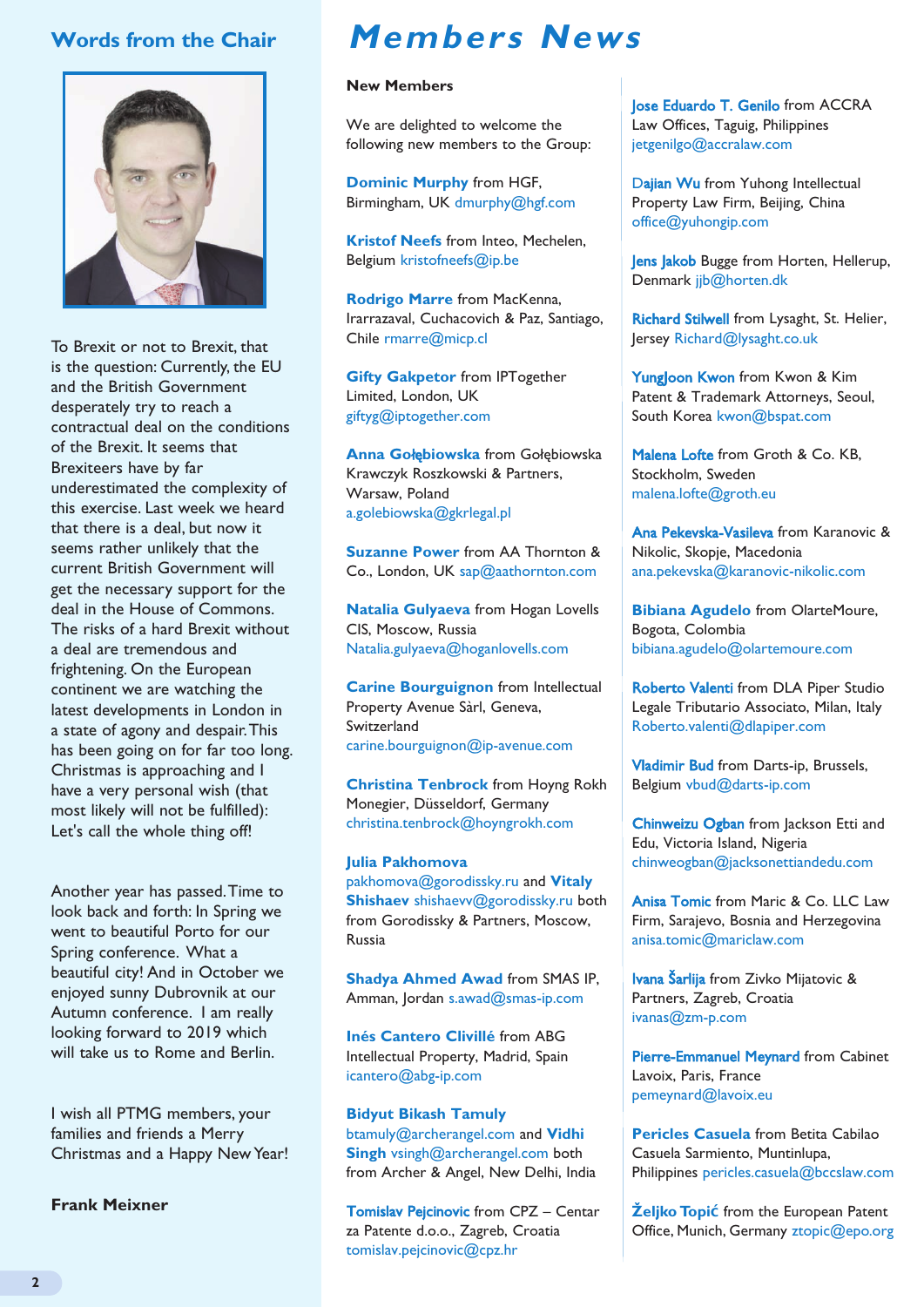### **Members News continued**

**Alexandra Kusturovic** from the European Union Intellectuall Property Office (EUIPO), Alicante, Spain Alexandra.kusturovic@euipo.europa.eu

**Robert Dorneau** from Soroker Agmon Nordman, Herzliya, Israel Robert.d@ip-law.legal

**Batur Oktay** from Starbucks Coffee Company, Seattle, USA boktay@starbucks.com

Zuzana Cích He**č**ko from Allen & Overy, Bratislava, Slovakia zuzana.hecko@allenovery.com

Edward Taelman from Allen & Overy (Belgium) LLP, Brussels, Belgium edward.taelman@allenovery.com

Marine Le Bihan-Journe from Marchais Associes, Paris, France marine.lebihan@marchais.com

Vanja Nedimovic from Dennemeyer & Associates S.A., Howald, Luxembourg vnedimovic@dennemeyer-law.com

Irena Kurteva from Herrero & Asociados, Madrid, Spain ikurteva@herrero.es

Hulda Arnadottir hulda@lex.is and Maria Kristjansdottir maria@lex.is both from G.H. Sigurgeirsson / LEX, Reykjavik, Iceland

Kristian Elftorp from Zacco Sweden AB, Stockholm, Sweden Kristian.elftorp@zacco.com

**María Ángela Fernández Munarriz** from Bird & Bird (International) LLP, Madrid, Spain maria.fernandez@twobirds.com

Victoria Sukhanova from Gowling WLG (International) Inc., Moscow, Russia Victoria.sukhanova@gowlingwlg.com

Emma White from Stephenson Harwood LLP, London, UK emma.white@shlegal.com

Andrea Breier from LexDellmeier IP Law Firm, Munich, Germany a.breier@lexdellmeier.com

Sajidha Gamieldien from Adams & Adams, Pretoria, South Africa sajidha.gamieldien@adamsadams.com Meike de Boer from Novo Nordisk, Bagsvaerd, Denmark zboe@novonordisk.com

Alberto Zacapa from Gustavo Zacapa y Asociados, Tegucigalpa, Honduras alberto.zacapa@gz.hn

Sarah Power from William Fry, Dublin, Ireland sarah.power@williamfry.com

### Moves and Mergers

Thomas Tresper has moved to Wegnerpartner, Berlin, Germany. He can be contacted at thomas.tresper@wegnerpartner.com

Mark Kramer has left Stephenson Harwood and is now with Shoosmiths LLP, London, UK. Mark can be contacted at mark.kramer@shoosmiths.co.uk

Fernando Strubing Gomes has left RCF to join Ipan Group in Munich, Germany. Fernando can be contacted at fstrubing-gomes@ipan.eu

### **Obituary**

It is with great sadness that we report the passing of Barbara Vogt who had been Head of Trade Marks at Grünenthal for 17 years before her retirement in 2017. Barbara was very active for many years in the Trade Mark Committee of EFPIA and was a very long standing member of our Group who regularly attended our conferences. She will be greatly missed by her many friends at PTMG.

Please remember to let us know of any changes to your contact details. You can notify me either via the PTMG website www.ptmg.org or directly to Lesley@ptmg.org or by writing to me at Tillingbourne House, 115 Gregories Road, Beaconsfield, Bucks, HP9 1HZ

Lesley Edwards

# **US Update Continued**

Property Casualty Company of America, 2017 WL 2912457 (E.D. Wis. 7 July, 2017) (one-year delay for service in China). Where countries, such as India, do not allow for alternative postal delivery service under the Hague Convention, the prospect for a delay is particularly acute. See generally, Theodore I. Folkman, 'International Judicial Assistance For Massachusetts Lawyers' MCLE (2012). The requirement to also conform with constitutional due process in the US adds another layer of difficulty for litigants, who may face constitutional challenges to the adequacy of service even after it does occur. Grupo Famsa v Eighth Jud. Dist. Ct., 371 P.3d 1048 (Nev. 2016)(Nevada Supreme Court reversed a lower-court decision and ordered an evidentiary hearing to determine whether service of process on a lower-level employee of a company based in Mexico complied with US constitutional due process obligations, even though service had met Hague Convention requirements).

As internet-based companies from outside the US continue to infringe the trade mark rights of pharma companies, brand owners must factor in potentially significant delays in simply serving the complaint and summons before considering what relief might be attainable. Where the Hague Convention does not apply, there may be speedier options for service (such as by e-mail), but there will still be a requirement that a plaintiff establish that service meets constitutional due process.

**PTMG is preparing an anniversary book for its upcoming 100th conference. Do you have any photographs taken at previous PTMG conferences?** 

**If so, please contact the Editor.**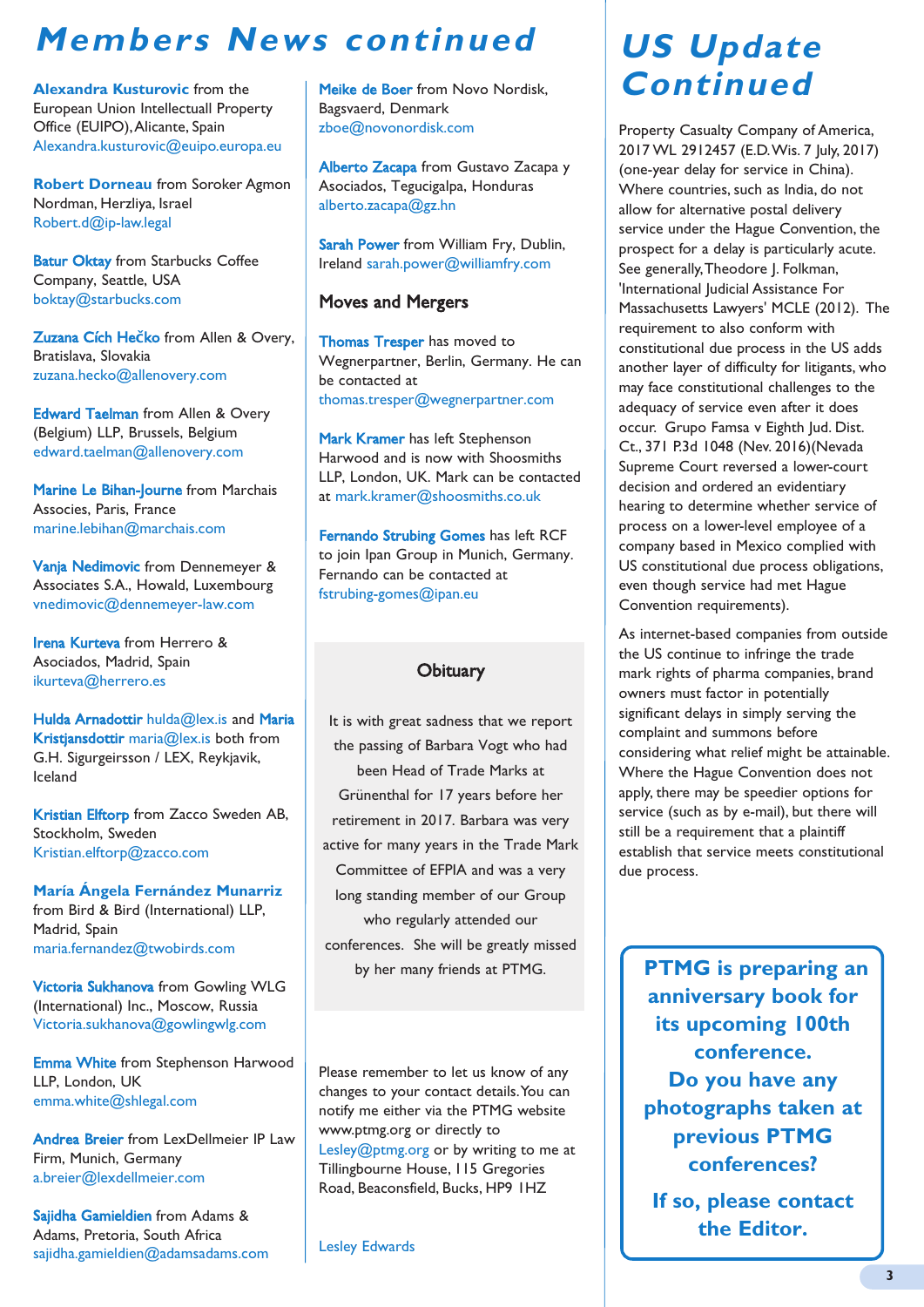# **International Update**

### **EUROPEAN UNION**

### **Suzanne Power, AA Thornton & Co.**

A recent decision from the EUIPO's Board of Appeal (the Board) confirms that preparations used for medical and pharmaceutical purposes can still be found to be similar to one another, where one is available over the counter and the other can only be obtained by prescription.

The Board's decision of 26 November 2018 stemmed from a successful opposition by Takeda Pharmaceutical (Takeda) to an EU trade mark application for KENZEN of Nikken International (Nikken). Takeda had opposed the mark's registration for goods in class 5, which included nutritional supplements and weight management powders, on the basis of a likelihood of confusion with its identical earlier mark KENZEN, registered in respect of cardiovascular agents in class 5.

Nikken appealed the opposition decision, on the primary basis that the earlier registered goods targeted a different public from the goods of its application. In this regard Nikken argued inter alia that Takeda's goods are aimed at 'patients', and the consumers of its goods would not be considered as such; rather, they are simply 'consumers wishing to improve and maintain their overall health and wellbeing'. Nikken also argued that the conflicting goods are sold via completely different trade methods, with the earlier goods available via prescription only, and its own goods distributed via network marketing.

The Board was unconvinced by Nikken's submissions and held that the Opposition Division was correct to find that the conflicting goods were similar, such that there existed a likelihood of confusion. According to the Board, the goods of both parties are all 'chemical or biological compositions […] used to enhance the functioning, health and wellbeing of the human body' and so they have a similar nature and intended purpose. Moreover, the earlier and contested goods could all be available for purchase in pharmacies, even if the former required a doctor's prescription. The fact that Nikken had opted to distribute its products via network marketing for the time being was irrelevant, as it could choose to alter this strategy in the future.

The Board accordingly dismissed the appeal in its entirety, upheld the refusal of Nikken's application, and made an award of costs in favour of Takeda.

### **KAZAKHSTAN**

#### **PETOSEVIC**

The information on all pending trade mark applications in Kazakhstan recently became available on the National Institute of Intellectual property (NIIP) website, in Russian and Kazakh languages only.

On 3 July 2018, various intellectual property legislation amendments came into force in Kazakhstan aimed at simplifying the administrative procedures related to obtaining IP rights protection. Further to the recently adopted laws, in November 2018 Kazakhstan adopted new regulations defining in greater detail certain provisions related to the administrative procedures, among other things allowing the NIIP to publish pending trade mark applications online.

The applications are published online within five working days after the formal examination is completed. This will simplify the monitoring of potentially infringing applications, enabling rights holders to file observations and oppositions before such applications become registrations.

Although observations and oppositions against pending trade mark applications are not explicitly provided for in the legislation, we had positive experience with filing informal observations and oppositions with the NIIP. The NIIP pays attention to materials filed against pending applications and may use them when it issues its decisions. Informal observations must be filed before the Examiner issues a decision on the pending application, i.e., within seven months from the trade mark application filing date.

An appeal against the NIIP's decision on refusal of a trade mark application is considered by the Board of Appeal within three months from the date of the issue of the final refusal.

Apart from pending trade marks, applications for plant variety protection are now also published on the NIIP website, as well as all other registered IP rights starting from the Official Gazette No. 37 dated 8 October 2018.

### **MYANMAR**

#### **Denise Mirandah, miranda asia**

Whilst the long awaited landmark changes to IP laws in Myanmar are yet to be finalised, the Deed Registration Law 2018 has been enacted by the Union Parliament of Myanmar. The salient features under this law are enumerated herein below:

- The language of the documents filed must be in the Myanmar Language.
- Documents filed in a foreign language must be accompanied by a translation which must be notarised in Myanmar together with the requisite certification from a Myanmar Notary Public.
- The trade mark application must be accompanied by a Declaration stating that the Applicant is the creator of the trade mark and that the trade mark in question does not copy in part or in its entirety, a trade mark owned by a third party. In addition, the Declaration must also state that the Applicant is unaware of use of the said trade mark by any other entity or entities in respect of any goods or services.
- The trade mark being applied for registration must be used on the goods/services that the Applicant is currently offering to consumers.

However, it remains to be seen if this new law will be enforced exactly in the manner enacted by the Registry.

In February 2018, the Upper House of the Myanmar Parliament passed the Trade Mark Bill but the Bill is now pending before the Lower House. There appear to be indications that the Bill may be approved in 2019. Once approved, Myanmar's trade mark laws will conform to a greater degree with international standards and will offer a broader scope of protection to IP owners.

### **RUSSIA**

#### **PETOSEVIC**

Russia has recently amended its customs legislation. The new Federal Law 'On customs regulations in the Russian Federation' was adopted on 3 August 2018 and entered into force on 4 September 2018. While certain transitional provisions will not enter into force until December 2018 and February 2019, those related to the protection of intellectual property rights are already in effect.

The main novelty concerns the maximum customs watch protection period, which has been extended from two to three years. Rights holders can now choose between a one-, two- or three-year protection term when filing or renewing customs watch applications. As before, the customs watch may be renewed for an indefinite number of times.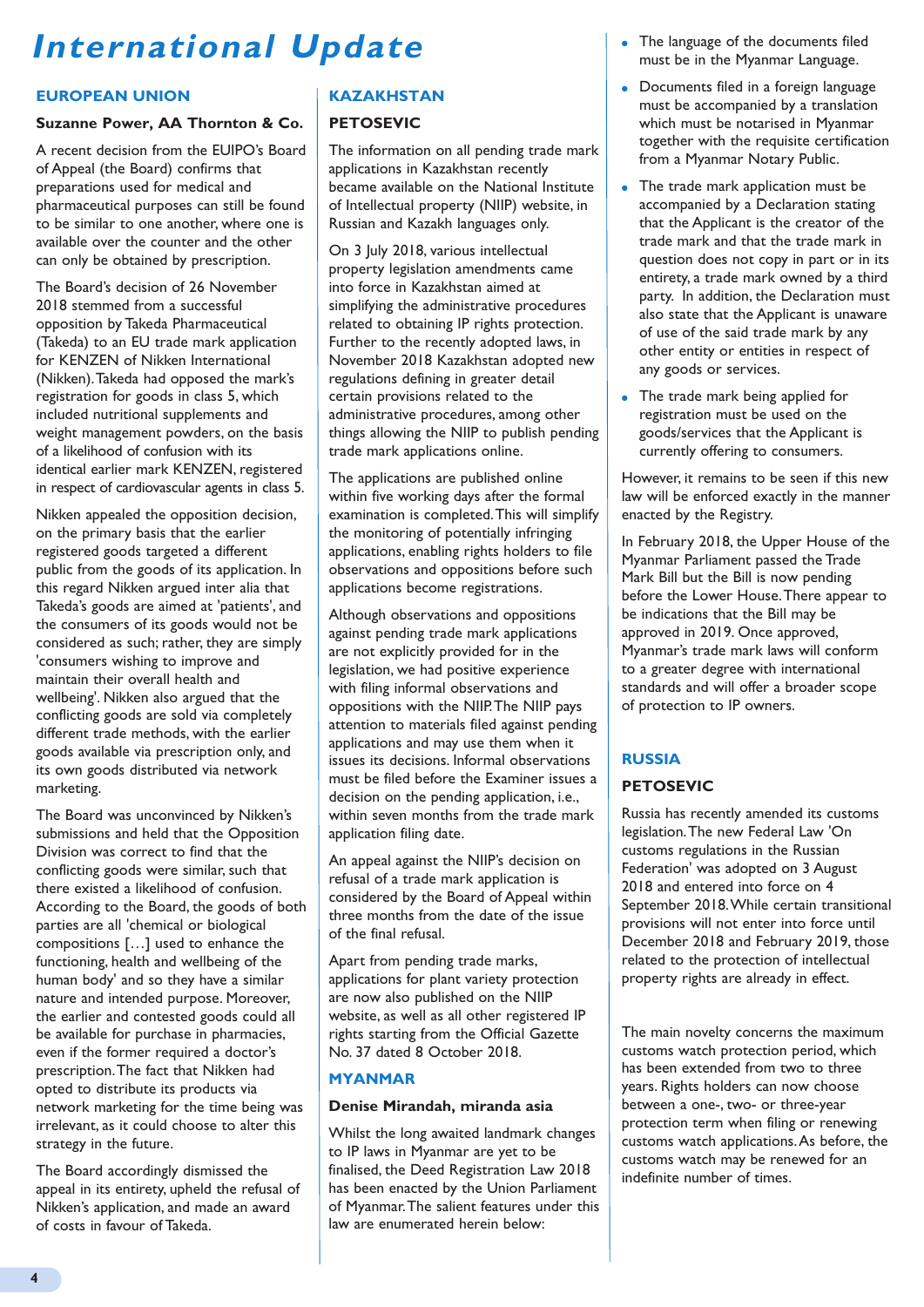# **International Update**

### **SERBIA**

### **PETOSEVIC**

On 12 July 2018, the Serbian Supreme Court of Cassation issued a decision confirming that parallel imports constitute trade mark infringement, revoking the first and second instance decisions of the Commercial Court and the Commercial Appellate Court. This ruling is significant because even though parallel imports have been prohibited since amendments to the Serbian trade mark law entered into force in 2013, court decisions against parallel importers have been very rare and inconclusive.

PETOŠEVIĆ Serbia represented the rights holder, a well-known Swiss fashion label, in court proceedings against a Serbian company that was distributing apparel items bearing the plaintiff's trade marks without the plaintiff's consent. First, the request for securing evidence was filed with the Commercial Court in Belgrade, and after securing evidence, an attempt was made to settle the matter out of court. The defendant refused to comply with the plaintiff's demands and a lawsuit was filed with the Commercial Court. The court held that the evidence provided was inconclusive and ruled in favor of the defendant on 28 January 2016. The Commercial Appellate Court confirmed the first instance decision on 10 October 2017. However, the Supreme Court eventually overturned lower court decisions ruling that the evidence was sufficient to prove parallel import.

While lower courts in Serbia are not obliged to follow the opinions and decisions of higher courts, in practice they rarely rule contrary to higher courts stance. To our knowledge, this is the first time that a parallel import case reached the Supreme Court of Cassation and the ruling is significant because it will allow rights holders to invoke it in their struggle against this type of trade mark infringement.

### **SINGAPORE**

### **Denise Mirandah and Aditi Pranav Desai, miranda asia**

A geographical indication (GI) can be understood to be a sign which, when applied to products, corresponds to a particular geographical origin attributing certain essential and peculiar qualities or reputation to such products. In essence, a GI performs the function of being an indicator of certain characteristics or reputation or certifying adherence to traditional/distinctive methods of

production of such goods. On account of such geographical origins and corresponding history, products bearing a GI enjoy special reputation.

Singapore is presently augmenting the scope of protection afforded to GIs, in particular to comply with its obligations under the recently signed European Union-Singapore Free Trade Agreement (EUSFTA). Upon ratification of the EUSFTA by Singapore, The Geographical Indications Act 2014 (GI Act 2014) passed by the Parliament of Singapore on 14 April 2014, will come into force.

Applications for the registration of GIs in relation to certain categories of wines, spirits and selected categories of agricultural products and foodstuffs, which originate from and have obtained protection as a GI in countries and territories that are party to the World Trade Organisation or the Paris Convention, will be permitted to be filed by GI products' producers, associations affiliated with such producers and the relevant authorities that govern GI producers.

An important feature of the Act includes the establishment of the new Registry of Geographical Indications (GI Registry) which will regulate GI applications and registrations in Singapore.

The Act and the proposed GI Rules will administer the Registry's operational aspects with respect to GIs. They are analogous to the Trade Marks Rules in Singapore and bear structural similarity to it. In fact, a public consultation on the proposed rules has also been conducted by the Intellectual Property Office of Singapore.

Once an application for the registration of a GI has been filed, it will first be examined to ensure compliance with formalities and criteria for registration. Pursuant to the substantive examination, the application will be published for potential third party oppositions.

Key provisions of the proposed GI Rules include:

- (a) Preliminary general provisions;
- (b) Registration of a GI;
- (c) Qualification of rights;

(d) Setting up and maintenance of a Register for GIs;

- (e) Renewal of registration of GIs;
- (f) Cancellation of GIs;
- (g) Evidence and procedure and costs; and

(h) Extension of time and continued processing.

Once registered, a GI would enjoy a 10 year protection which is renewable every 10 years upon the payment of the requisite renewal fees. The proposed Act and Rules also provide for the cancellation of GIs in line with the trade mark law and grounds of cancellation must be specified by the party requesting the cancellation.

Registered GI owners can also place reliance on additional protection afforded by enhanced border enforcement measures, pursuant to the proposed Act and Rules. Registered GI owners would then enjoy a higher degree of protection against third party infringers engaging in unauthorised exploitation of their GI rights. This will further enhance Singapore's position as a country at the forefront of protecting IP rights.

### **UKRAINE**

### **PETOSEVIC**

On 1 August 2018, the Ukrainian IPO started publishing information on pending trade mark applications in its online database immediately after sending a confirmation of the trade mark application filing date to the applicant.

The information on pending applications is now published online within two months from the moment a trade mark application is filed. Until recently, the IPO did not publish the information until at least six months after the filing.

Trade mark owners are now able to monitor new applications soon after they are filed, ensuring timely enforcement of their prior rights.

### **UZBEKISTAN**

### **PETOSEVIC**

Uzbekistan's president signed a decree on 22 June 2018 abolishing the requirement to examine the safety, quality and effectiveness of medicines authorized in countries with high regulatory requirements. Previously, no medicines registered abroad were eligible for marketing authorizations under the simplified procedure in Uzbekistan.

The 20 countries, determined by another presidential decree dated 24 September 2018, are the following:

Australia; Belgium; UK; Germany; Denmark; Israel;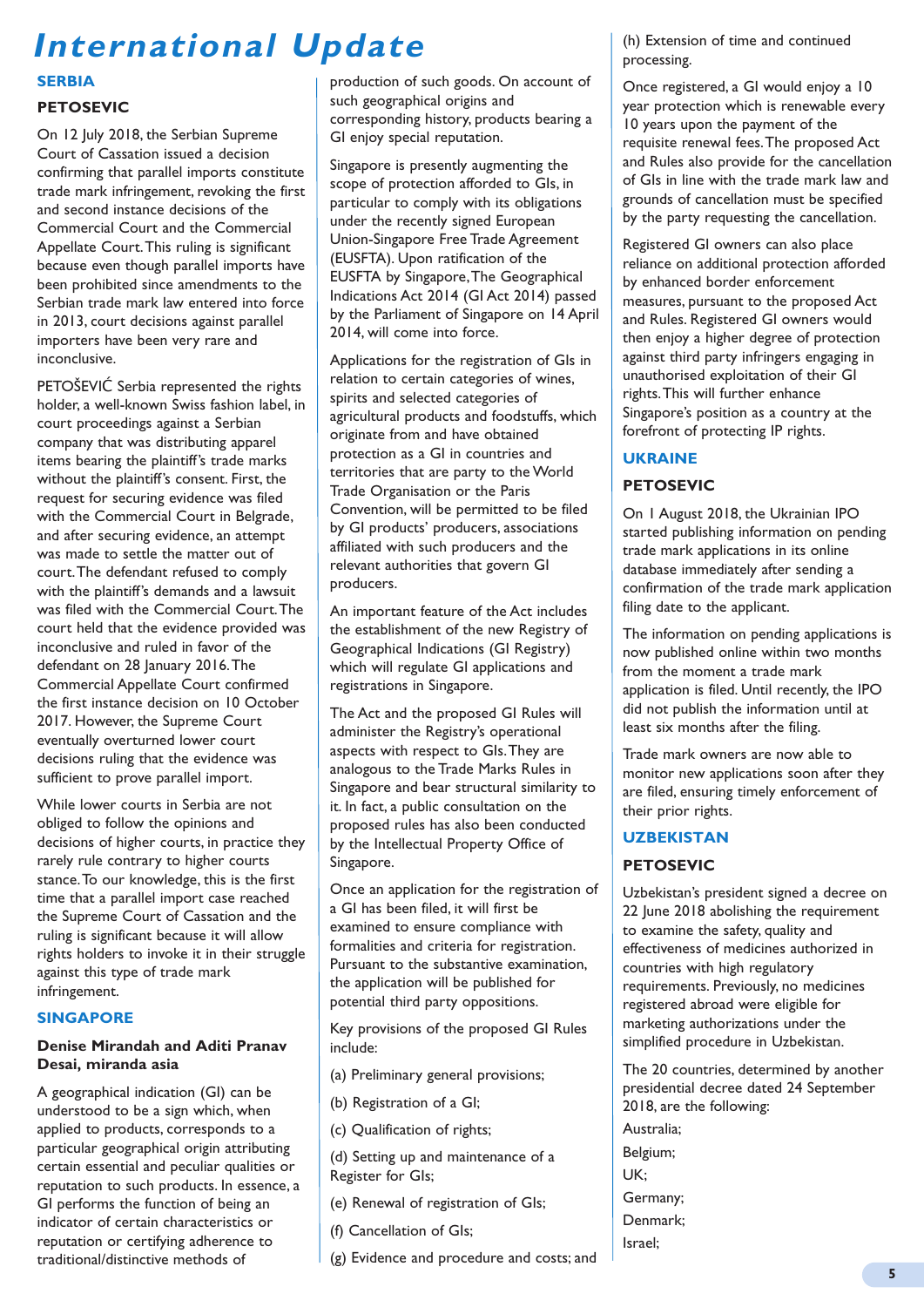### **International Update continued**

Ireland; Spain; Italy; Canada; South Korea; Netherlands; Norway; Slovenia; USA; Finland; France; Switzerland; Sweden; and Japan.

Uzbekistan will also apply the simplified procedure to medicines registered by the European Medicines Agency (EMA), an EU agency for the evaluation of medicinal products.

The simplified procedure was established by the Resolution of the Cabinet of Ministers No. 862, dated 24 October 2018. The competent authority is the State Center for Expertise and Standardization of Medicines, Medical Devices and Medical Equipment under the Ministry of Health.

The following are eligible for accelerated approval:

- medicines authorized in one of the countries with high regulatory requirements;
- new combinations of medicines already authorized in Uzbekistan; and
- medicines already authorized in Uzbekistan but produced in new forms, dosages or packages, with a different label or by other manufacturers.

Under the simplified procedure, once the applicant submits the required documents and pays the EUR €1,082 (USD \$1,237) application fee, the State Center has 15 working days to reach the decision on granting a marketing authorization and one working day to notify the applicant. Approved medicines are recorded into the State Register of Medicines, Medical Devices and Medical Equipment and are initially valid for a period of five years. After this period, the holder can apply for renewal and after the renewal, the marketing authorization will remain valid for an unlimited period.

An application may be refused if it contains incomplete or invalid information, but applicants can re-apply within 15 working days upon receipt of a notification of refusal.

The authorization can be terminated if:

- the medicinal product is banned in Uzbekistan or in the country where it was originally authorized;
- the medication causes serious side effects not specified in the instructions for use; or
- the applicant requests termination.

### **UNITED KINGDOM**

### **Chris McLeod & Luke Ingleton, Elkington + Fife LLP**

The United Kingdom Intellectual Property Office (UK IPO) has rejected an application to register LECIPHOL in class 5 on the basis of an opposition filed by probiotic supplement manufacturer, Probiotics International Limited (PIL).

### **Background**

In October 2017, Conella (Holdings) Limited (Conella), filed a UK application to register LECIPHOL in relation to food supplements, dietetic preparations, vitamins and minerals in class 5. On publication, PIL opposed the application on the basis of its registered and unregistered rights in the mark LEPICOL.

PIL argued that there was a likelihood of confusion between its registered LEPICOL marks and the LECIPHOL mark. PIL also asserted that it had a reputation in its LEPICOL marks and that it had use-based rights in the LEPICOL marks.

Conella filed a counterstatement denying all of the grounds of opposition.

### **Decision**

The UK IPO's Hearing Officer (HO) first considered the registered marks. As Conella had admitted in its written submissions that the goods covered by its application were identical or similar to the class 5 goods covered by PIL's earlier LEPICOL marks, the HO turned to a comparison of the marks.

As LEPICOL and LECIPHOL start with the letters LE, end in the letters OL and as all of the letters in the earlier LEPICOL marks are present in LECIPHOL, the HO found that there was a high degree of visual similarity between the LEPICOL word mark and LECIPHOL and a medium degree of visual similarity between the LEPICOL figurative mark and LECIPHOL. The HO also held that there was a high degree of aural similarity between the respective marks but that there was no conceptual similarity. Having considered all of the relevant factors, the HO concluded

that there was a likelihood of confusion between the marks and therefore this ground of opposition succeeded.

In support of the claimed reputation of its registered marks, PIL filed evidence which established a reasonable reputation in its LEPICOL marks through use in the United Kingdom in relation to nutritional and dietary supplements. Given the visual and aural similarity, the HO held that the public would make a mental link between the respective marks. The HO also found that Conella's use of LECIPHOL would take unfair advantage of the reputation that PIL enjoyed in its LEPICOL marks. The opposition therefore succeeded on this ground.

The HO was also satisfied that the essential requirements of the law of passing off, namely goodwill in the United Kingdom, a misrepresentation leading to deception or a likelihood of deception and damage resulting from the misrepresentation, were all present. As there was a high degree of similarity between the marks and they were to be used in the same sector, the HO decided that damage to PIL's business through diversion of sales and a loss of control of its reputation were easily foreseeable. Accordingly, the opposition also succeeded on this ground.

As the opposition succeeded on all grounds, the HO found in favour of PIL and ordered Conella to pay costs of GBP £1,500.

### **Comment**

Although the UK IPO's decision was not wholly surprising, it demonstrates the value of conducting a clearance search prior to filing an application. Perhaps if Conella had been aware of the earlier LEPICOL marks, it may have chosen not to file the application or adopt an alternative mark.



**6**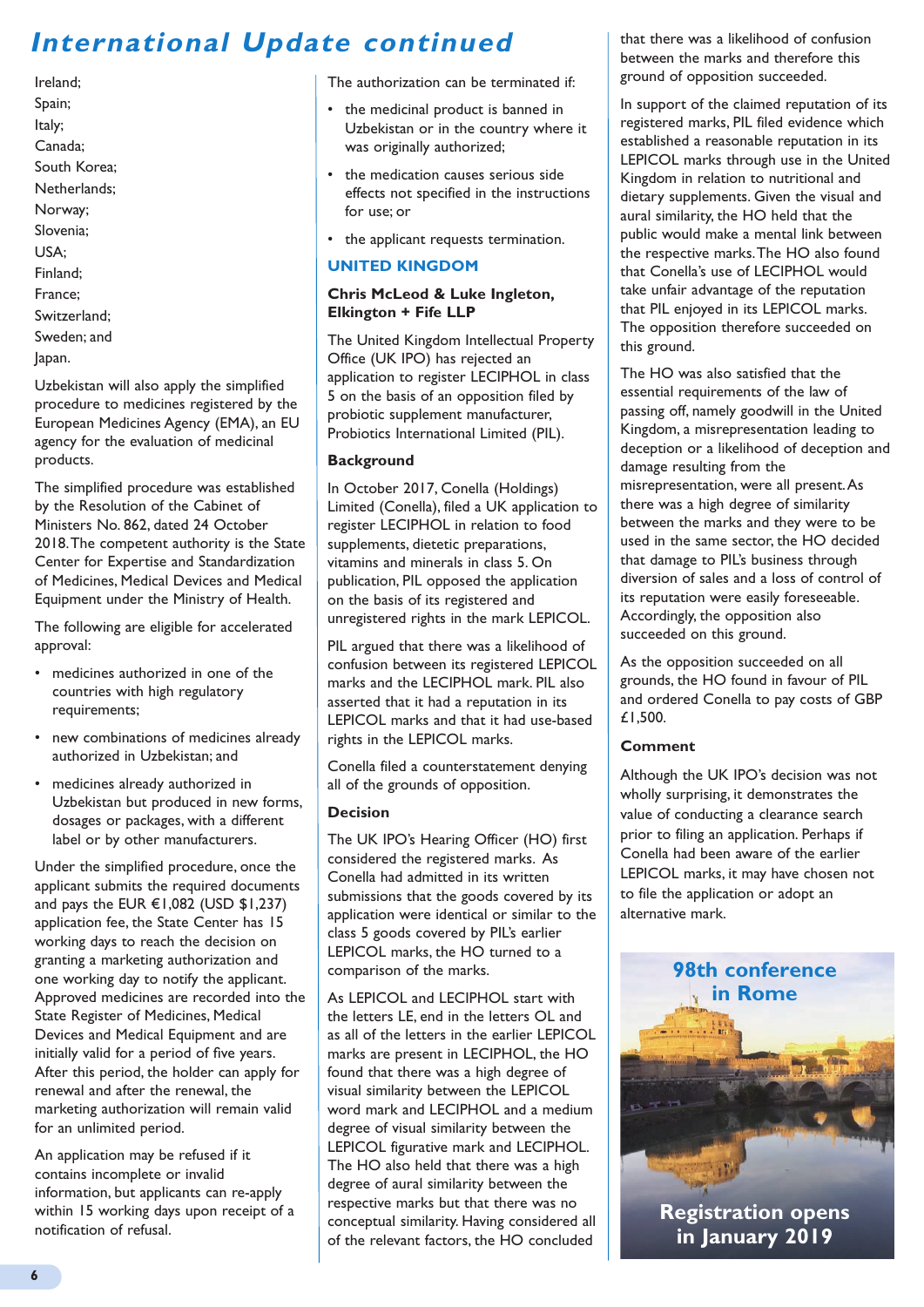### **PTMG 97th conference report, Dubrovnik Pearls of Trade Mark Wisdom from the Pearl of the Adriatic**

#### **Ozlem Fütman, Ofo Ventura, Turkey and Vanessa Parker, Editor LL&P**

The Welcome Reception took place on Wednesday evening and with the mild weather, attendees came together around the pool of the hotel.

The Chairman's opening remarks the following morning extended a warm welcome to all new attendees and reminded delegates that we were approximately 400 participants from 70 countries, the majority of whom had chosen to take up the PTMG conference App this time round.

The first speaker was David Lossignol, Sandoz, INTA President Elect. While brand value is growing globally, so are brand restrictions rising, said



**David Lossignol**

David. Plain packaging is now becoming a threat for brand owners in many sectors. INTA's initiatives against it, the WTO file regarding Australian Plain Packaging Law and a survey showing that the number of smokers has increased since the law was put into force were part of David's speech. He questioned the approach 'INNs are safer than brands' with a potential impact on patients and discussed how restrictions in different jurisdictions impose upon the industry. He recommended that the pharmaceutical industry be engaged to IMSN, use ISMP data, use PhRMA, EFPIA and the Medicines for Europe platforms.



**Gordana Pavlovic**

After David, Gordana Pavlovic from Cabinet Pavlovic gave a thorough presentation covering the whole Western Balkan countries

including topics such as the international agreements each country is a member of, trade mark prosecution systems on a country by country basis, the situation of well-known marks backed with case law and use requirements. She also talked about enforcement from the Courts' and Customs' perspectives. Considering the geographical location of the Balkans, goods in transit was an important point during her speech in addition to parallel imports.

During the coffee break, attendees enjoyed the great weather on the terrace of the hotel. Most of the attendees agreed that this was one of the most beautiful places during PTMG meetings where people could share a fantastic view under the Croatian sunshine.

The Founders Lecture was delivered by Lori Mayall from Gilead. Pharmaceutical Buyers Clubs claim that they are the 'Robin Hoods' of the pharmaceutical industry, mere facilitators between



**Frank Meixner and Lori Mayall Founders Lecture Presentation**

manufacturers and purchasers. Lori expertly argued, with examples from her own company, that the very negative advertising that these Clubs use masks the damage that they themselves are creating in the supply chain by diverting the medicines from developing markets and returning them to developed markets such as the US. This pithy, well illustrated presentation concluded with a call to action for all pharmaceutical companies and their representatives to get involved in the name of patient safety.

The Chairman then made the usual presentation to Lori Mayall and all agreed that she had indeed fufilled the remit of this now regular feature at the Autumn conference.



Finally before lunch, John Colbourn from Wiggin LLP provided delegates with the International case round-up, which as ever is a much appreciated

**John Colbourn**

slot. John introduced recent case law including but not limited to the European Union, Canada, USA, Brazil and India regarding absolute grounds, goods and services, oppositions and cancellations, infringement, co-existence and exhaustion. There were some well-known cases such as Louboutin v Van Haaren and Kit Kat but John's presentation also enabled attendees to fill the gaps in their minds as to other recent cases.

After lunch, Ruth Burstall from Baker & McKenzie certainly did not allow any time for a siesta by comparing the Blockchain Revolution to teenage sex – everyone's



**Ruth Burstall**

talking about it but no-one is actually sure how it works! Ruth filled us in as to what blockchain is; how it can be applied in the pharmaceutical industry - even though the industry is staying a bit far from it for now - why blockchain can be chosen in tracking goods in the supply chain, how does it work and what problems there are, how it allows us to follow up counterfeit products - identify them and trace the origin and finally how it may help parallel import issues. She also talked about its impact on IP lawyers' lives. We learned about WIPO and EUIPO's interest in seeking how they can possibly use it. She mentioned the negatives of blockchain and the need to regulate by pointing to solutions that are being developed.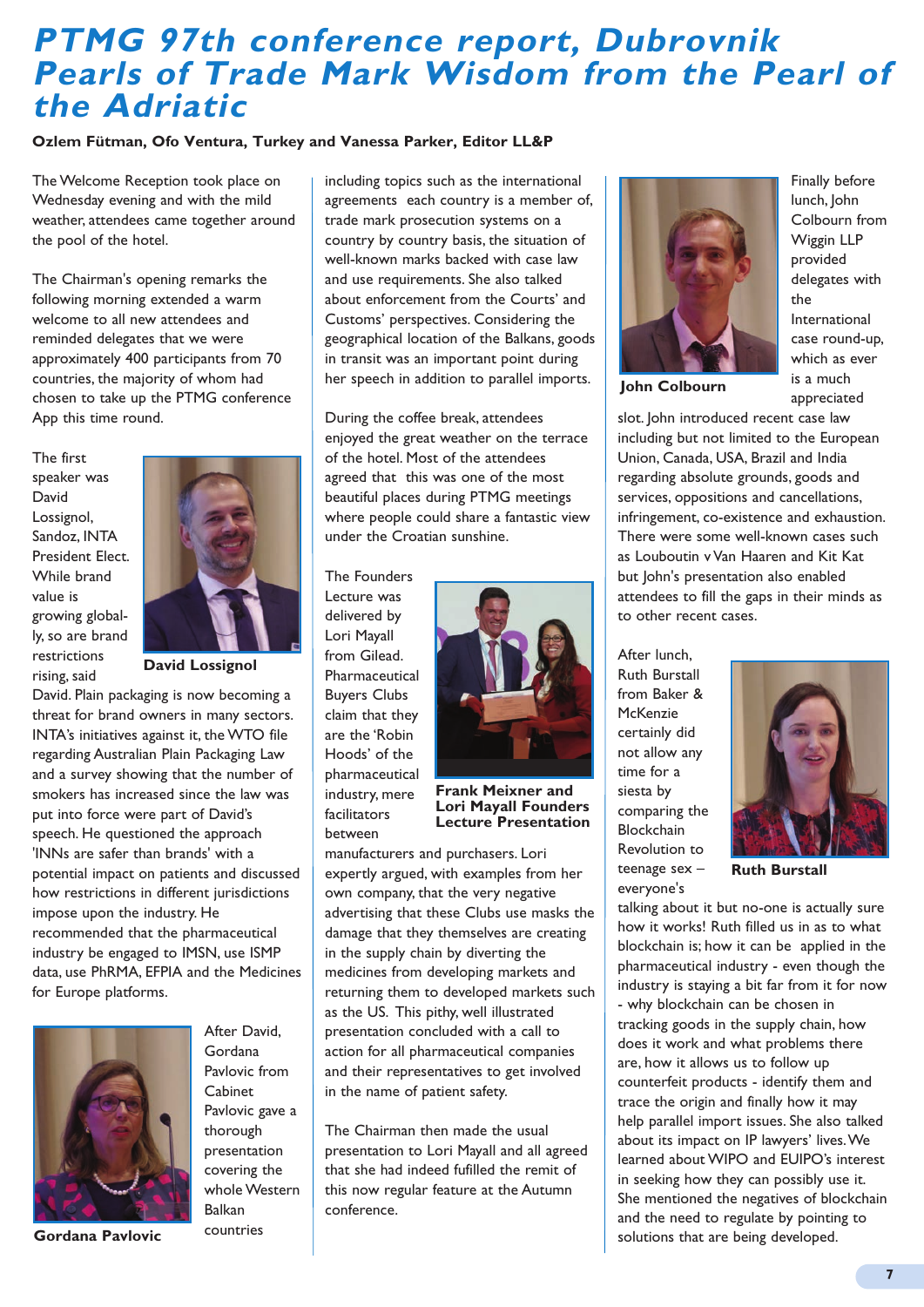

The final presentations on Thursday afternoon were a double-slot on INNs and INN stems as obstacles for pharmaceutical trade marks and both Norbert

**Norbert Hebeis**

Hebeis from Friedrich Graf von Westphalen & Partner and Bruce Longbottom, PTMG committee member from Lilly certainly spoke with knowledge

and passion on this often discussed topic. **Norbert** explained common points and differences of INNs and INN Stems with Pharma trade marks. He examined cases for



**Bruce Longbottom**

absolute grounds for refusal of pharma marks based on INNs and INN stems and in a hypothetical case he focused on what would happen if we were to mix INN stems in pharma marks as stem and the negatives of such uses. He addressed INNs from EUIPO guidelines by backing up with scenario cases. He concluded his presentation by recommending not to file Pharma trade marks with INN stems in stem position and encouraging brand owners to file invalidity actions against such marks.

Bruce examined how the Novolimus EUIPO case would be decided by the patent offices in Canada, US, Switzerland and India in light of case law regarding INN/INN Stem in these jurisdictions. He touched on the issue regarding what Health Authorities do to protect INNs against pharma trade marks. He voiced the opinion that INNs are already protected enough and giving additional protection to INN stems increases risks and invited us to think about whether INNs cause more confusion or if they protect consumers from confusion more than the trade mark.

We then adjourned to tea and many people enjoyed a walk along the Cavtat beach area before dressing for our casual evening at Banje Beach where the buffet

food, delightful setting and fun ambiance allowed us all to unwind.

Frank Meixner welcomed us all back into the conference hall on Friday morning and without further ado, passed the floor to Raffaella Balocco from



**Raffaella Balocco**

the World Health Organisation who began by telling delegates that as a scientist she came 'as a friend'. As the Group Leader of the INN Program in WHO, Raffaella's speech gave an insight into the workings of this Group. She explained WHO's structure and with examples, provided information why INNs are needed, how to name and define them and how naming them has turned out to be a more complex and difficult issue over time. 600 nomen for biologicals so far and many advanced therapies still to come. She concluded by reminding delegates that it was Leonardo de Vinci who is reputed to have said 'simplicity is the ultimate sophistication'.

Questions from two committee members, Alan Hunter and Tapio Blanc respectively, underscored the point that moving forward, the situation will only get worse and queried whether the time has not come to clear out the INN registry? No doubt we shall be discussing this topic again in a future conference but the



**Tina Bond**

entation by Tina Bond of Takeda who spoke about 'Tablet identi $fiers - just$ another pharmaceutical trade mark?' Tina's

Chairman moved us onto the next pres-

presentation focused on imprints on the drugs, why they are created from both a business and a legal perspective and compared regulatory situations between the US and the EU. Further, Tina provided information about imprinting techniques and technologies and using case law she discussed registrability of imprints. At the

end of her speech she introduced future perspectives in imprinting.

After the coffee break, delegates were whisked off to Latin America for a full session about News and Burning Issues covering Argentina, Brazil, Mexico and

Venezuela.



Thanks to the presenters, this section started and continued full of Latin American energy! First off, Juan Lopez Manan's speach centralized on the 2018 Argentinian

**Juan Lopez Manan**

Trademark Law. He explained the new opposition system and had practical strategic advice on opposition proceedings; the introduction of partial non-use cancellation actions and mid-term declaration of use, the PTO's new role as to deciding non-use cancellations and certain invalidity cases, and finally the new fees regime were a few important points of his speech. He said that in the first two years practitioners do not expect to see the results but then he believes it will be working effectively.

Next up, Eduardo Machado announced the good news that Brazil is probably joining the Madrid Protocol in 2019 which would cause some welcome



**Eduardo Machado** 

changes in PTO procedures. Meanwhile Brazil needs to solve the backlog problem beforehand said Eduardo. He gave practical tips how to expedite trade mark application examination. He agreed that pharma patent applications take the longest time and mentioned some proposed solutions. Practical tips in IP litigation were part of his speech too.

Laura Collada reminded delegates that Mexico joined the Madrid system in 2013 and is now the number 10 filer! Laura explained differences in paper and online filings in national applications and what their advantages to Madrid filings are. She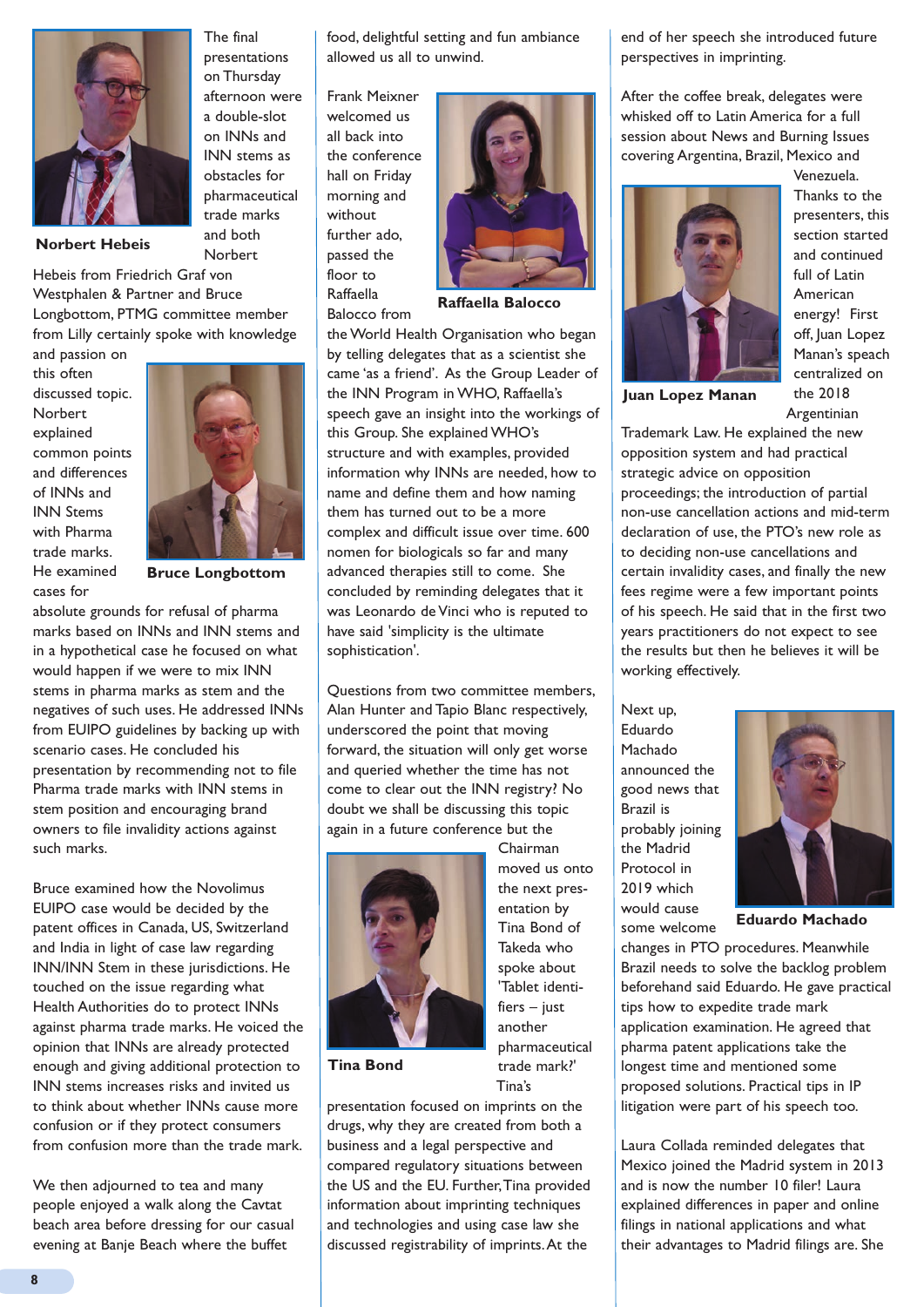## **PTMG 97th conference report continued**



declaration is not filed either on the third or the tenth anniversary, the registration will be deemed cancelled. She recommended brand owners check their portfolio since class headings are not accepted anymore but specific lists of goods and services are required. She said that the Mexican PTO is now obliged to indicate grounds as to why an opposition is accepted or refused.

Finally, the morning's sessions finished with a deeply disturbing presentation from Ricardo Alberto Antequera H. about the current situation in



overviewed the August 2018 amended IP Law with a focus on the introduction of a declaration of use system, consent letter practice where she underlined that if such

**Ricardo Alberto Antequera H**

Venezuela. He gave us a passionate overview about the dynamics of the pharma industry and the historical background of legal changes in Venezuela. He underlined the importance of border measures in infringement, recommended process patent applications instead of product patents - if at all possible for the pharma industry, and instead of opposition, he said, try mediation whenever possible.



**LA panel and the Chairman**



**Laura Collada Fran Jagla Evrard van Zuylen**

during which conversation flowed as delegates hunted out committee members to try to find out the destination of our next

Lunch followed,

Autumn conference. Are we going to be jobless soon due to Artificial Intelligence? Evrard van Zuylen from Darts IP says 'No, get relaxed!' What is AI and how machine learning works, ingredients which fuelled AI growth and how AI evolved, examples how AI operates for instance in GDPR and for legal analyses of decisions were some parts of his speech. In a nutshell he said: AI is faster and we need legal people with a scentific background. Machines are complementary to humans, human beings still decide on the risk or course of action he/she is willing to take but the future will be a collaboration between humans and machines, less time spent on predictions, more time spent in decision making!

Jason Jones from Fross Zelnick Lehrman & Zissu gave delegates an update about What's New at the USPTO and introduced the two new USPTO



**Jason Jones**

programmes. A 'Proof of use audit program' started in 2017 by randomly auditing proof of use requirements on two additional goods and/or services chosen by the USPTO per class. It detects the non-used marks more effectively and the fraudulent registrations. He explained the concept of 'fraud' in light of the Bose case and how the audit works by giving practical tips. The 'specimen protest email pilot program' allows third parties emailing the USPTO to inform that the mark in question has not been used, even though a use specimen has been submitted. As Jason said 'Be careful, be honest, be accurate; USPTO is watching you!'



Finally, Fran Jagla kept almost all the delegates in the room with her fun and colourful presentation entitled Up in smoke exploring the cannabis

pipeline. The chemical compounds of cannabis, a brief history of the plant in the pharma industry and where it is legalized globally and under which restrictions were the first part of Fran's speech. She then went on to highlight how Epidiolex was approved by the FDA and how it became possible to have Epidiolex legally sold in the US by reclassification. She examined the cannabis situation in Canada, Israel, Argentina and Australia. In her inimitable way, she drew the audience's attention to the growing cannabis industry.

To end yet another highly successful conference, the Gala Dinner was held in the historical Revelin Fortress in downtown Dubrovnik. The event started with a cocktail reception on the terrace illuminated with candles before moving downstairs to take our seats for the dinner. The Chairman thanked the speakers and the sponsors and made a presentation to Wolfgang Feiler who has retired from Takeda and thanked him for his active participation as a PTMG committee member. Then, following tradition, the Chairman gave delegates four clues as to the conference destination for Autumn 2019. We will be returning to Berlin! As part of another of our traditions, PTMG delegates ended the evening on the dance floor by showing off the latest dance figures! While adjourning, all of us had the same idea in our minds; we should come to Dubrovnik again!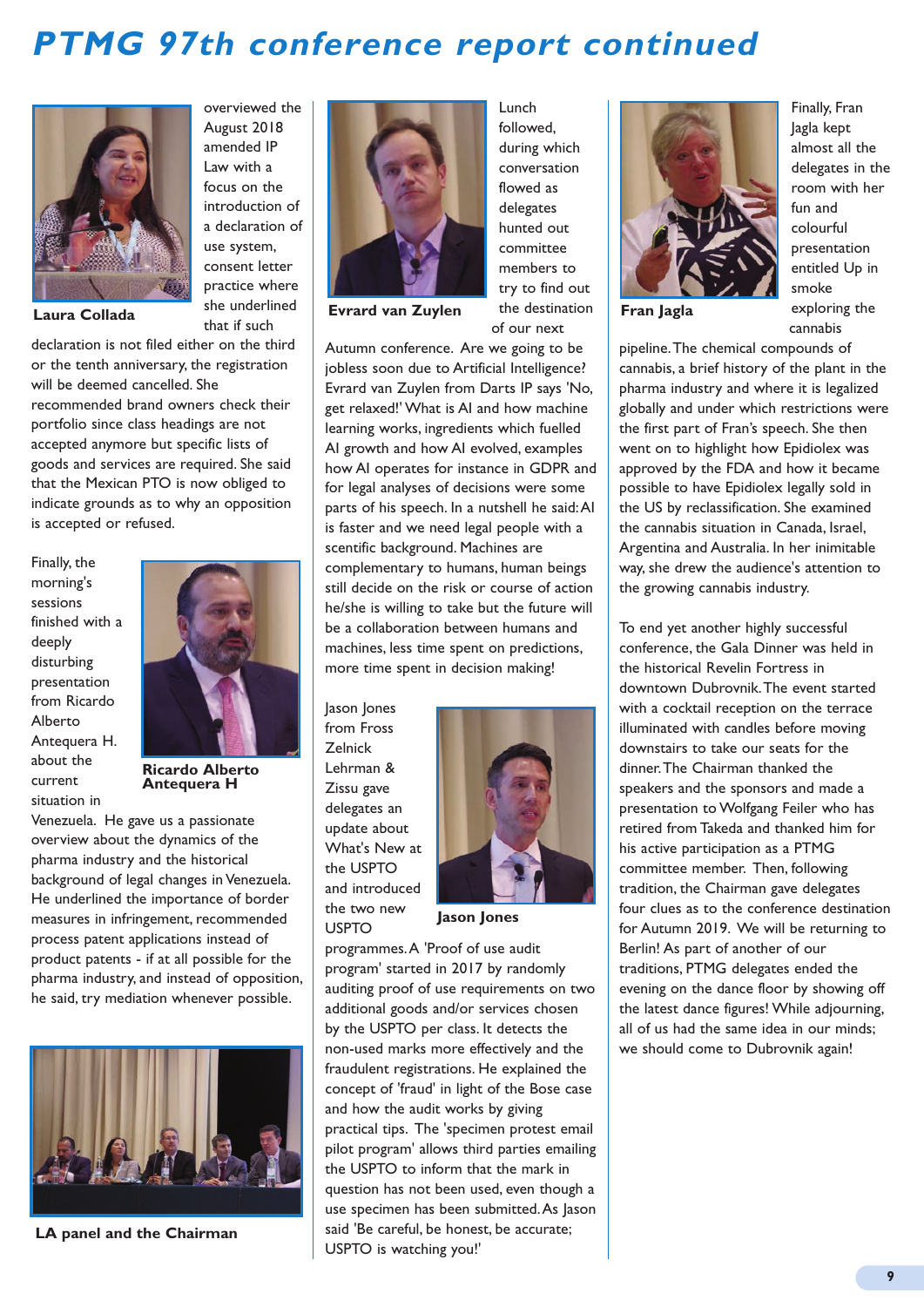# **Getting up hard to predict in get-up cases**

### **Alyson Poole and Helen Macpherson, Norton Rose Fulbright Australia**

As anyone in charge of the weekly supermarket run for their household will tell you, there are multitudes of brands, packaging and advertisements in every aisle you wander down. The same is true when shopping for health care products. This is particularly so given that many OTC consumer health care products are sold in supermarkets or in large supermarket-style or warehouse pharmacies. To distinguish their products from those of their competitors, brand owners will use trade marks, colouring, shapes and images in their product's get-up. In some cases, however, different brands may have common or similar elements in their product's get-up.

As a comparison of two recent judicial decisions will tell you, the decision of whether one product's get-up is impermissibly too close to that of another is fact-specific and not always predictable. And while these two cases are in the context of skin care and hair care, the lessons from these cases are equally applicable to consumer health care products, particularly those sold in supermarkets or in large supermarketstyle or warehouse pharmacies, but also those sold in the smaller pharmacy setting.

#### **The founding principles**

The 1937 High Court decision in Australian Woollen Mills Ltd v F S Walton & Co Ltd provides one of the founding principles for Courts when comparing the get-up of two trader's products. Dixon and McTiernan JJ eloquently stated in their judgment:

'The rule that if a mark or get-up for goods is adopted for the purpose of appropriating part of the trade or reputation of a rival, it should be presumed to be fitted for the purpose and therefore likely to deceive or confuse, no doubt, is as just in principle as it is wholesome in tendency.'

A simple guideline in theory. But as Dixon and McTiernan || went on to state 'the practical application of the principle may sometimes be attended with difficulty.' This is because each case of get-up comparison requires the Court to undertake an assessment as a question of fact, deciding whether there is a reasonable probability of deception or confusion occurring. Today, section 18 of Schedule 2 to the Competition and Consumer Act 2010 (Cth) is the legislative

framework, prohibiting conduct in trade or commerce which is misleading or deceptive or likely to mislead or deceive.

#### **The practical realities**

This article will consider two recent decisions with very different outcomes, both of which involved a comparison of get-up: Homart Pharmaceuticals Pty Ltd v Careline Australia Pty Ltd [2017] FCA 403 (Homart v Careline) which has recently been upheld on appeal by the Full Federal Court in Homart Pharmaceuticals Pty Ltd v Careline Australia Pty Ltd [2018] and Moroccanoil Israel Ltd v Aldi Foods Pty Ltd [2017] FCA 823 (Moroccanoil v Aldi). The decisions highlight the factual assessments which judges must undertake and provide insight into why the ultimate decision in get-up cases is not always predictable.

Homart v Careline centred on two competitors trading in the manufacture, distribution and sale of cosmetic products in Australia. Careline offered a skin repair product advertised as containing 'bio-placenta', being a sheep placenta extract. The product was sold under CHANTELLE branding from 2014. In 2016, Homart launched a product, also containing 'bio-placenta', under the branding CHERI. Careline claimed and was successful in establishing that Homart was engaging in misleading and deceptive conduct on the basis of a 'get-up' argument, relying on similarities between the products in respect of almost all of the significant and distinctive features.

Here is the packaging of the two products:



Moroccanoil v Aldi involved a number of claims and cross-claims, but for the purpose of this article the claim relating to 'get-up' will be the focus. Moroccanoil offered haircare products under the MOROCCANOIL branding from around 2009. From 2012, Aldi periodically offered for sale and sold hair treatment products containing argan oil under the branding PROTANE with the words 'Moroccan Argan Oil'. Moroccanoil alleged unsuccessfully that Aldi had engaged in misleading and deceptive conduct (and also passing off), based on the 'get up' of the Aldi products.

Here are examples of packaging for some of Moroccanoil's and Aldi's hair care oil products:



The two cases resulted in different outcomes on the point of 'get-up', highlighting the importance of factual considerations which judges must make when get-up is being assessed.  $\,$  -

### The necessary factual assessment

The decision in Homart v Careline centred on the general impression left by the products. Although this process involved an assessment of the individual elements of the two products, it was the overall impression which was the focus. As Justice Burley stated, 'it is erroneous and artificial to take an unduly analytical approach to the consideration of the question of misrepresentation'. The concept of imperfect recollection is also relevant.

Justice Burley was persuaded by evidence that consumers often referred to the CHANTELLE product as 'the gold box' without reference to the actual branding. The combined effect of the size, shape and internal arrangement of the box and lid of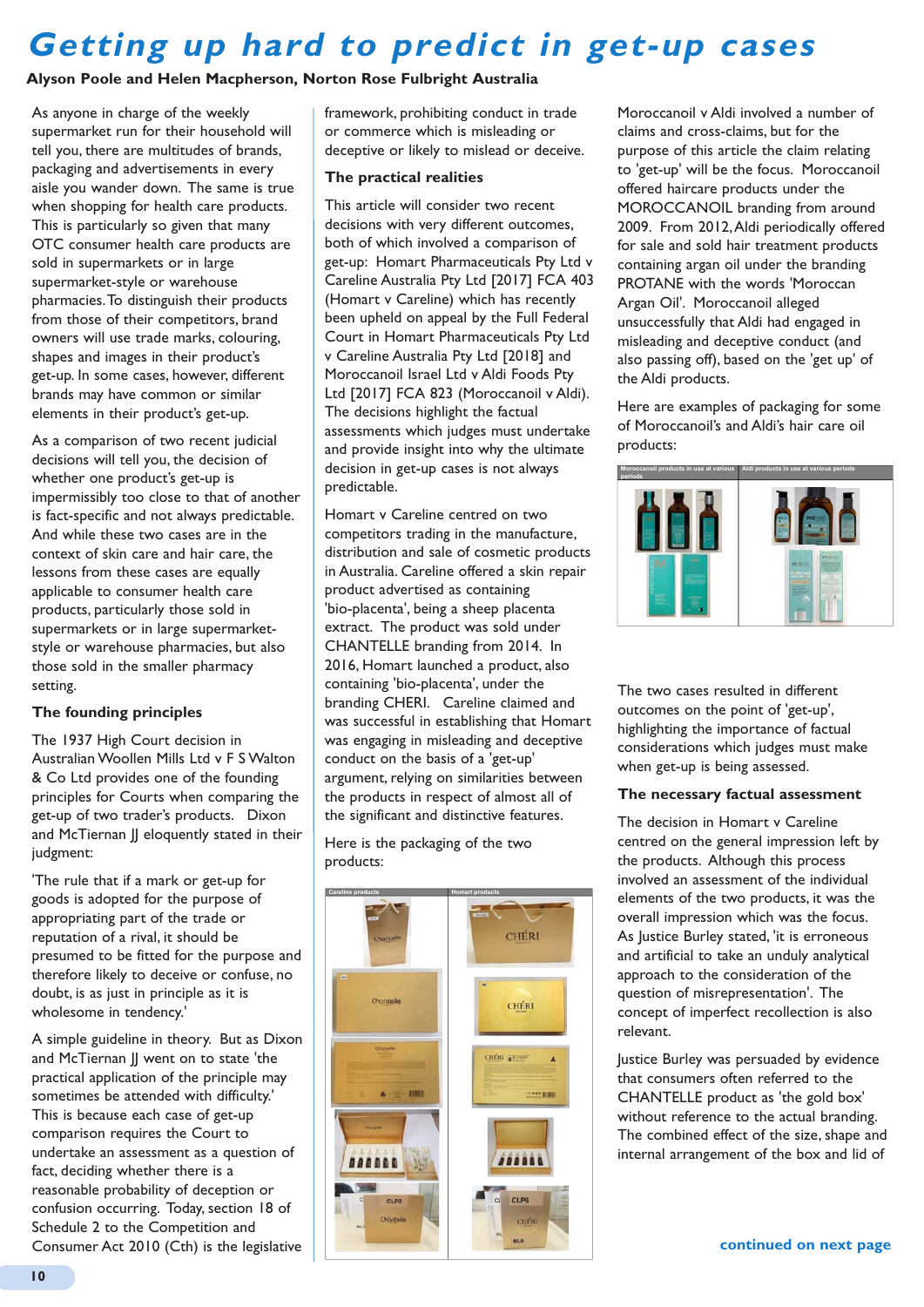### **Getting up hard to predict in get-up cases continued**

the products, as well as the bronze-gold colour utilised in the 'saturated' form, was therefore given considerable weight. In this case, the name of the product was given less weight than might otherwise have been the case. Justice Burley held that consumers would note and remember the CHANTELLE product by the eye-catching combination of features. This was determined to be separate from the name, and provided an indication of origin, quality and type of goods to consumers quite aside from the branding. Justice Burley was also persuaded by evidence that, in stores, often the products may be placed in a way where the trade mark is not seen. The similarities in get-up were accordingly not held to be overcome simply through use of the distinct CHERI name.

As a point of comparison, lustice Katzmann in Moroccanoil v Aldi considered the factual differences between Moroccanoil and Aldi's hair care oil products, holding that 'the get-up of the MIL and Aldi Oil Treatments are similar, but not deceptively so'. Although lustice

### In memoriam

## Florent Gevers



Born on July 14, 1934 and passed away on October 23, 2018.

Florent Gevers was a leading figure in the field of intellectual property, both in his home country of Belgium and at international level. He was a European Trade Mark and Patent attorney, and amongst others past President of the Official Advisory Group of the Belgian Government on Industrial Property,

Katzmann found that Aldi had unquestionably modelled its product on the Moroccanoil product, her Honour held that the claim of misleading or deceptive conduct was not made out.

On the facts of the case, Justice Katzmann held that, in viewing the Aldi product as a whole, there were a number of differences in the get-up when compared with the Moroccanoil product. These included that Aldi's product prominently used 'house brands' known to be Aldi brands, sold in Aldi stores and promoted in Aldi catalogues and television advertisements. Further, Aldi's product did not include the large orange M which was distinctive of the Moroccanoil product; Aldi's brand placement was horizontal, while Moroccanoil's was vertical; and Aldi's product was sold in a plastic, as opposed to glass, bottle. The fact that Moroccanoil's product was a 'salon only' brand which is not available in mainstream supermarkets (such as Aldi), the differentiated promotion of the products, the distinct target markets, and the disparity in price between the products

founder member, President and Honorary President of ECTA, President of the Belgian Group of AIPPI, Founder member and President of LES Benelux and founder member and President of BMM.

During his career, Florent placed strong emphasis on delivering a high-quality service and actively promoting IP awareness and importance. He played a leading role in preparing for both the European Patent, the Benelux Trade Mark and he was a driving force behind other important changes, including the implementation of the Community Trade Mark and defending Geographic Indications

He was a man of firm ideas and strong views, but he was always willing to engage in respectful discussion and his dedication and commitment made a valuable contribution to the world of patents and trade marks in the European Union.

He strongly believed in sharing his

were all also persuasive to Justice Katzmann's finding.

#### **Lessons learnt**

The two cases highlight the factual assessment which must be undertaken before a claim on the basis of misleading or deceptive conduct will be made out. And as stated above, importantly , the lessons which come out of these cases apply equally in the closely related context of consumer healthcare products.

While there may be clear similarities between two products, it is necessary to more deeply assess not only the similarities, but the differences as well (as Justice Katzmann reminds us), before a decision can be made.

It is also relevant to note that it is not just the products themselves which must be part of the assessment. It is also necessary to consider elements such as trade channels, price points, likely consumer interpretations and reputation held.

knowledge with others including as a visiting professor at the Universities of Alicante (Spain), Strasbourg (France), Fordham (New York, USA), and K.U.B. (Brussels), as well as extensively lecturing worldwide (Belgium, France, Greece, Hungary, Nairobi, Spain, Germany, Great Britain, Japan, Australia, US, amongst others) and mentoring his junior colleagues in Belgium. Though a senior expert and authority figure at the office, he could also be counted on to share a humorous tale to lighten a stressful day, even popping into the office after retirement.

While less active in daily office work with his official retirement in 2012, he continued to speak and present when possible, including at the annual ECTA conference in Alicante 2014.

He will be sadly missed by all his family, friends and former colleagues.

Reproduced by kind permission of Gaëlle Gevers.